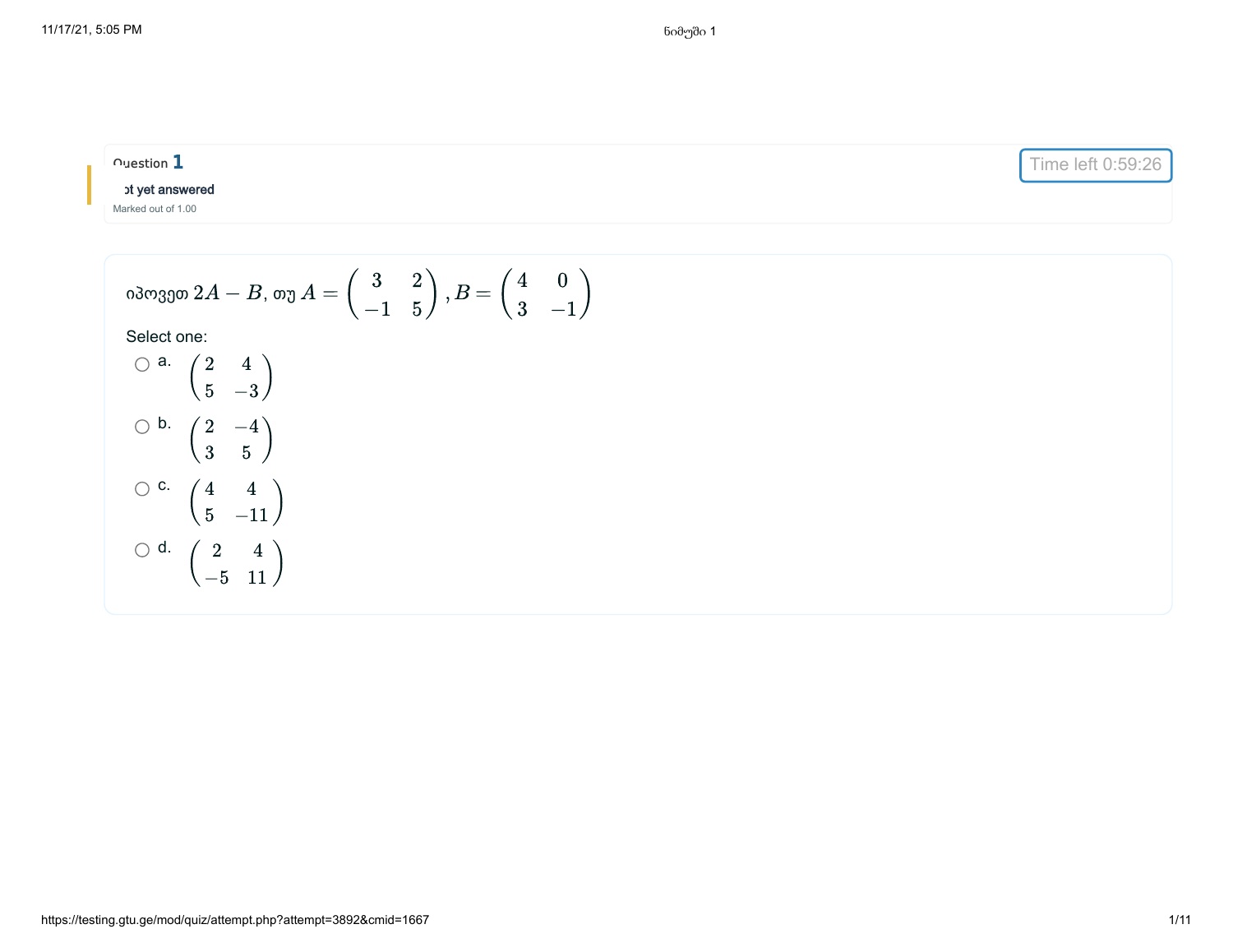#### Not yet answered

Marked out of 1.00

c.

 $\begin{pmatrix} 0 & 0 \end{pmatrix}$ 4 2

 $\begin{pmatrix} 1 & 0 \\ 0 & 0 \end{pmatrix}$ 4 5

 $-2$ 3

2 3

d.

$$
\begin{array}{l} \text{odoggo } A' + B \text{, } \text{oy } A = \begin{pmatrix} 3 & -1 \\ 2 & 5 \end{pmatrix}, B = \begin{pmatrix} 1 & 0 \\ 3 & -2 \end{pmatrix} \\\\ \text{Select one:} \\\\ \bigcirc \begin{array}{c} \text{a.} \begin{pmatrix} 4 & -2 \\ 3 & 2 \end{pmatrix} \\\\ \bigcirc \begin{array}{c} \text{b.} \begin{pmatrix} 4 & 3 \\ -2 & 5 \end{pmatrix} \end{array} \end{array}
$$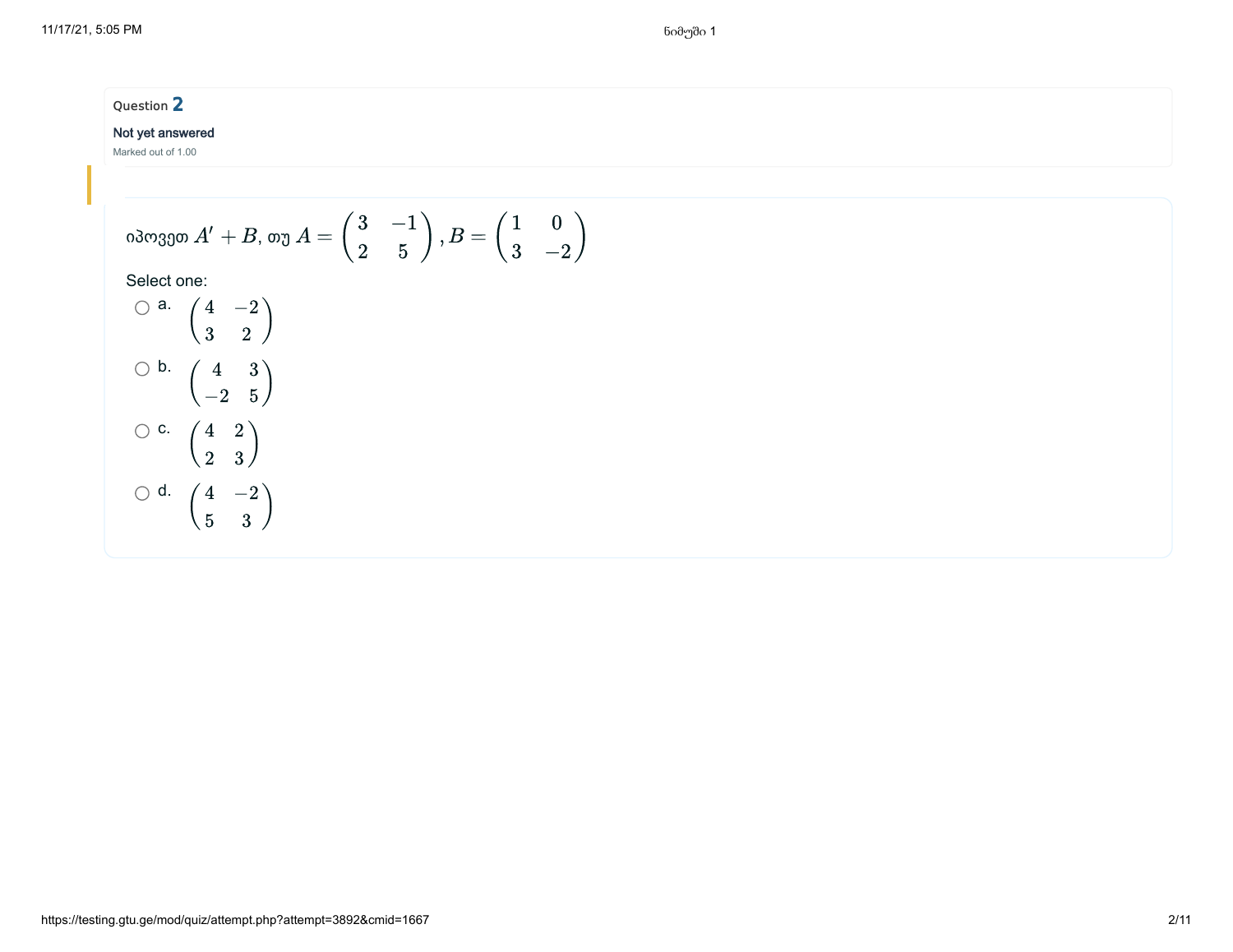### Not yet answered

Marked out of 1.00

იპოვეთ 
$$
AB
$$
, თუ  $A = \begin{pmatrix} 2 & 3 & -1 \\ 0 & 1 & -2 \end{pmatrix}$ ,  $B = \begin{pmatrix} 2 & 0 \\ 1 & -1 \\ 2 & 1 \end{pmatrix}$ 

$$
\begin{array}{c}\n\bigcirc \mathsf{a.} \begin{pmatrix} 5 & -4 \\ -3 & -3 \end{pmatrix} \\
\bigcirc \mathsf{b.} \begin{pmatrix} 5 & 4 \\ 3 & -1 \end{pmatrix} \\
\bigcirc \mathsf{c.} \begin{pmatrix} 5 & 2 \\ -1 & 2 \end{pmatrix} \\
\bigcirc \mathsf{d.} \begin{pmatrix} 5 & 3 \\ 4 & 0 \end{pmatrix}\n\end{array}
$$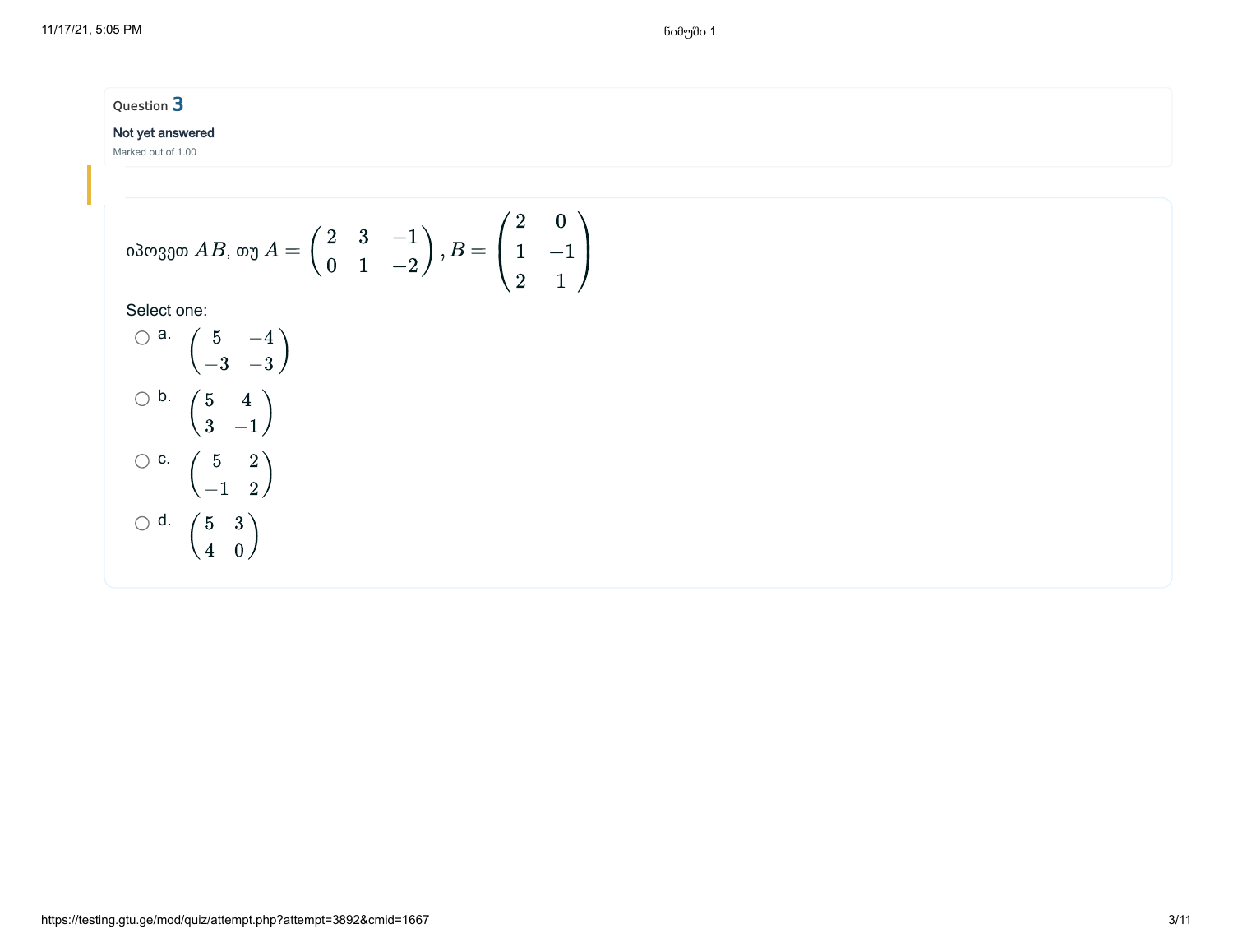| Question 4                                                                       |  |  |
|----------------------------------------------------------------------------------|--|--|
| Not yet answered                                                                 |  |  |
| Marked out of 1.00                                                               |  |  |
|                                                                                  |  |  |
| ამოხსენით განტოლება: $\left \begin{matrix} x & 6 \ 1 & 3 \end{matrix}\right =12$ |  |  |
|                                                                                  |  |  |
| Select one:                                                                      |  |  |
| $\bigcirc$ a. 6                                                                  |  |  |
| $\bigcirc$ b. -6                                                                 |  |  |
| $\circ$ c. 12                                                                    |  |  |
| $\bigcirc$ d. 8                                                                  |  |  |
|                                                                                  |  |  |

#### Not yet answered

Marked out of 1.00

გამოთვალეთ: Select one: a. 2  $\bigcirc$  b. -3  $\bigcirc$  c. -2 ∣ ∣ ∣ ∣ 1 3 2  $\overline{0}$ 1 1 −1 −1 2 ∣ ∣ ∣ ∣

 $\bigcirc$  d. 4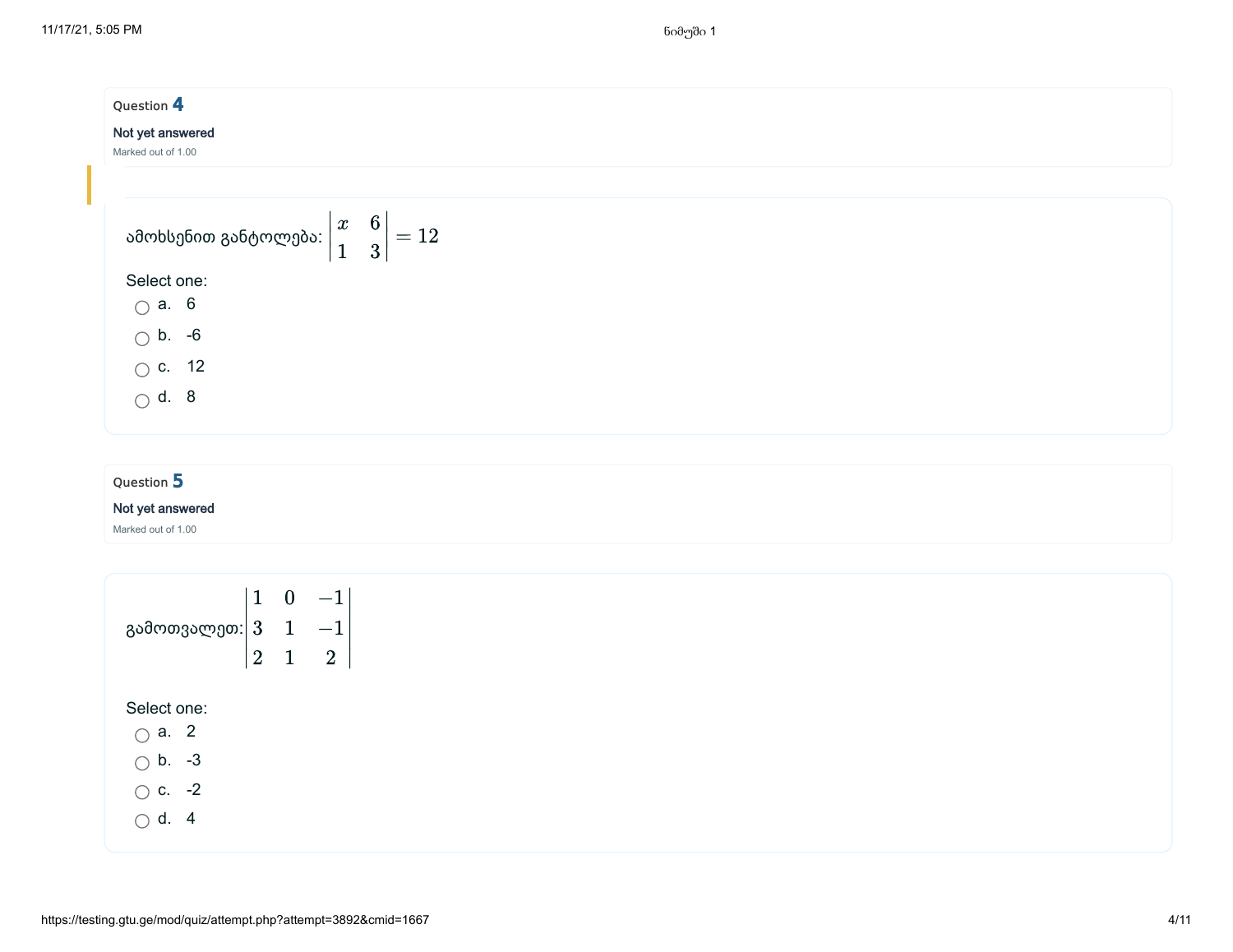| Question 6<br>Not yet answered<br>Marked out of 1.00                                       |  |  |
|--------------------------------------------------------------------------------------------|--|--|
|                                                                                            |  |  |
| გამოთვალეთ $A_{12}$ თუ $\begin{pmatrix} 3 & 2 & -2 \ 1 & 0 & 2 \ 3 & 1 & -5 \end{pmatrix}$ |  |  |
| Select one:                                                                                |  |  |
| $\bigcirc$ a. 11                                                                           |  |  |
| $\bigcirc$ b. -11                                                                          |  |  |
| $\bigcirc$ c. 10                                                                           |  |  |
| $\bigcirc$ d. 12                                                                           |  |  |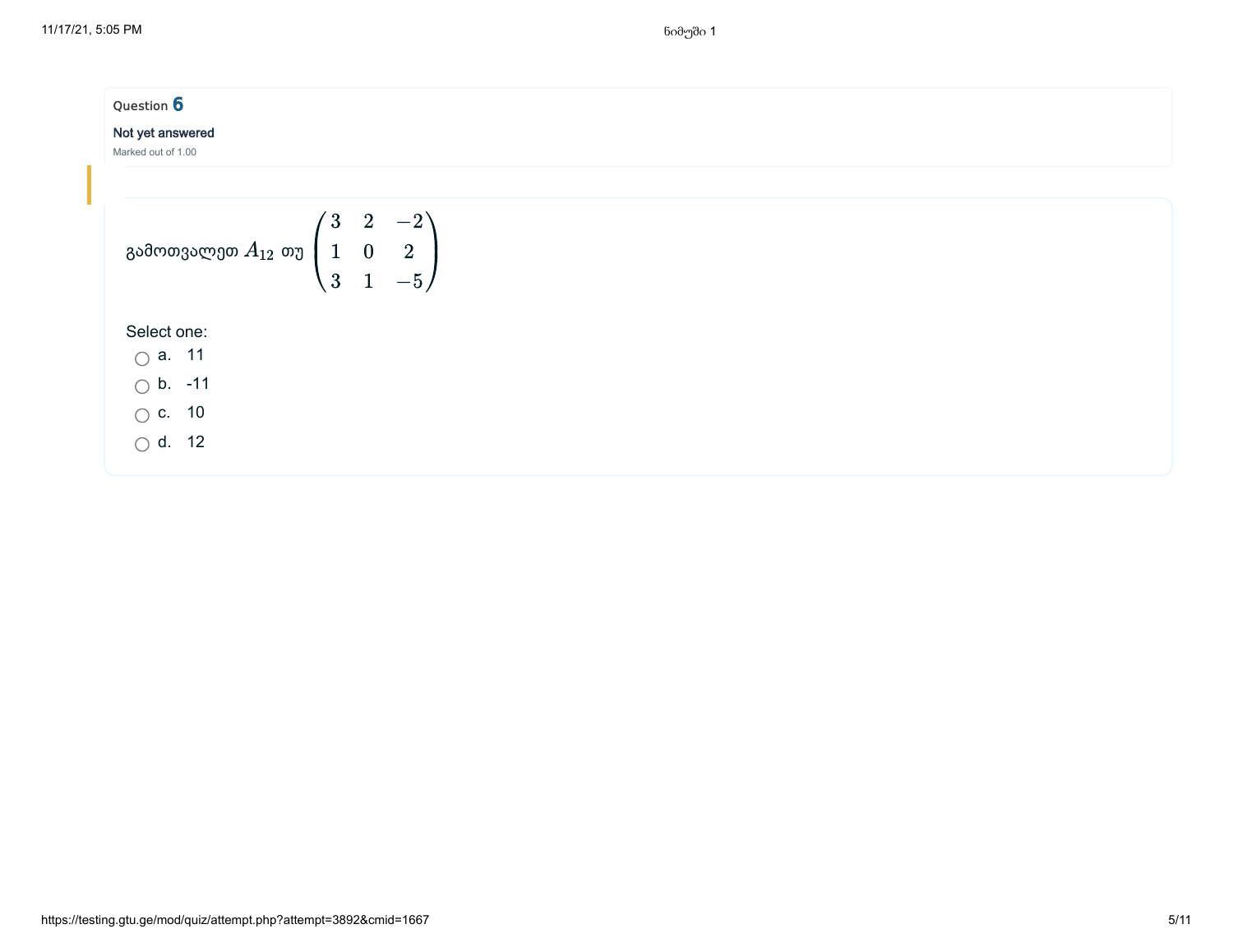## Not yet answered

Marked out of 1.00

$$
(\text{3033}) \text{ A}^*, \text{ or } A = \begin{pmatrix} 2 & 3 \\ -1 & 2 \end{pmatrix}
$$

$$
\bigcirc^{a.} \begin{pmatrix} 2 & -3 \\ -1 & -2 \end{pmatrix}
$$
  

$$
\bigcirc^{b.} \begin{pmatrix} 2 & 3 \\ 0 & 1 \end{pmatrix}
$$
  

$$
\bigcirc^{c.} \begin{pmatrix} 2 & -3 \\ 1 & 2 \end{pmatrix}
$$
  

$$
\bigcirc^{d.} \begin{pmatrix} 2 & 1 \\ 1 & 2 \end{pmatrix}
$$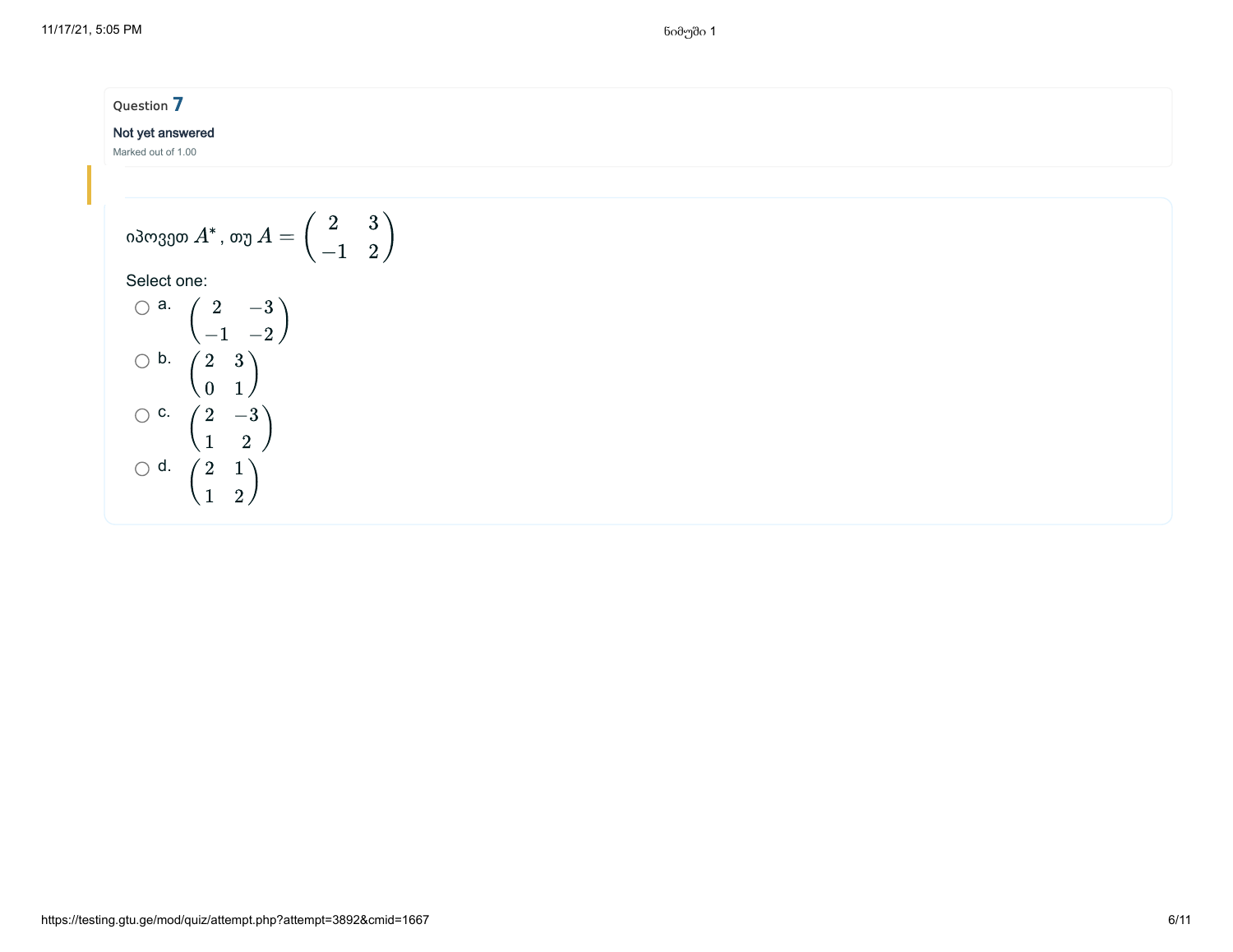# Question **8** Not yet answered Marked out of 1.00

$$
(\text{along 1}) \text{ and } A^{-1} \text{, } \text{ or } A = \begin{pmatrix} 2 & 3 \\ -1 & 2 \end{pmatrix}
$$
\n
$$
\text{Select one: } \text{Q} \text{ and } \text{Q} \text{ and } \text{Q} \text{ and } \text{Q} \text{ are } A \text{ and } A = \begin{pmatrix} 2 & 3 \\ 3 & 3 \end{pmatrix}
$$

030, 030, 04<sup>-1</sup>, 00, 04 =  
\nSelect one:  
\n
$$
\frac{2}{7} - \frac{3}{7}
$$
\n
$$
\frac{1}{7} - \frac{2}{7}
$$
\n
$$
\frac{2}{7} - \frac{3}{7}
$$
\n
$$
\frac{2}{7} - \frac{3}{7}
$$
\n
$$
\frac{4}{7} - \frac{2}{7}
$$
\n
$$
\frac{1}{7} - \frac{3}{7}
$$
\n
$$
\frac{1}{7} - \frac{3}{7}
$$
\n
$$
\frac{1}{7} - \frac{3}{7}
$$
\n
$$
\frac{1}{7} - \frac{3}{7}
$$
\n
$$
\frac{1}{7} - \frac{3}{7}
$$
\n
$$
\frac{1}{7} - \frac{3}{7}
$$
\n
$$
\frac{1}{7} - \frac{3}{7}
$$
\n
$$
\frac{2}{7} - \frac{3}{7}
$$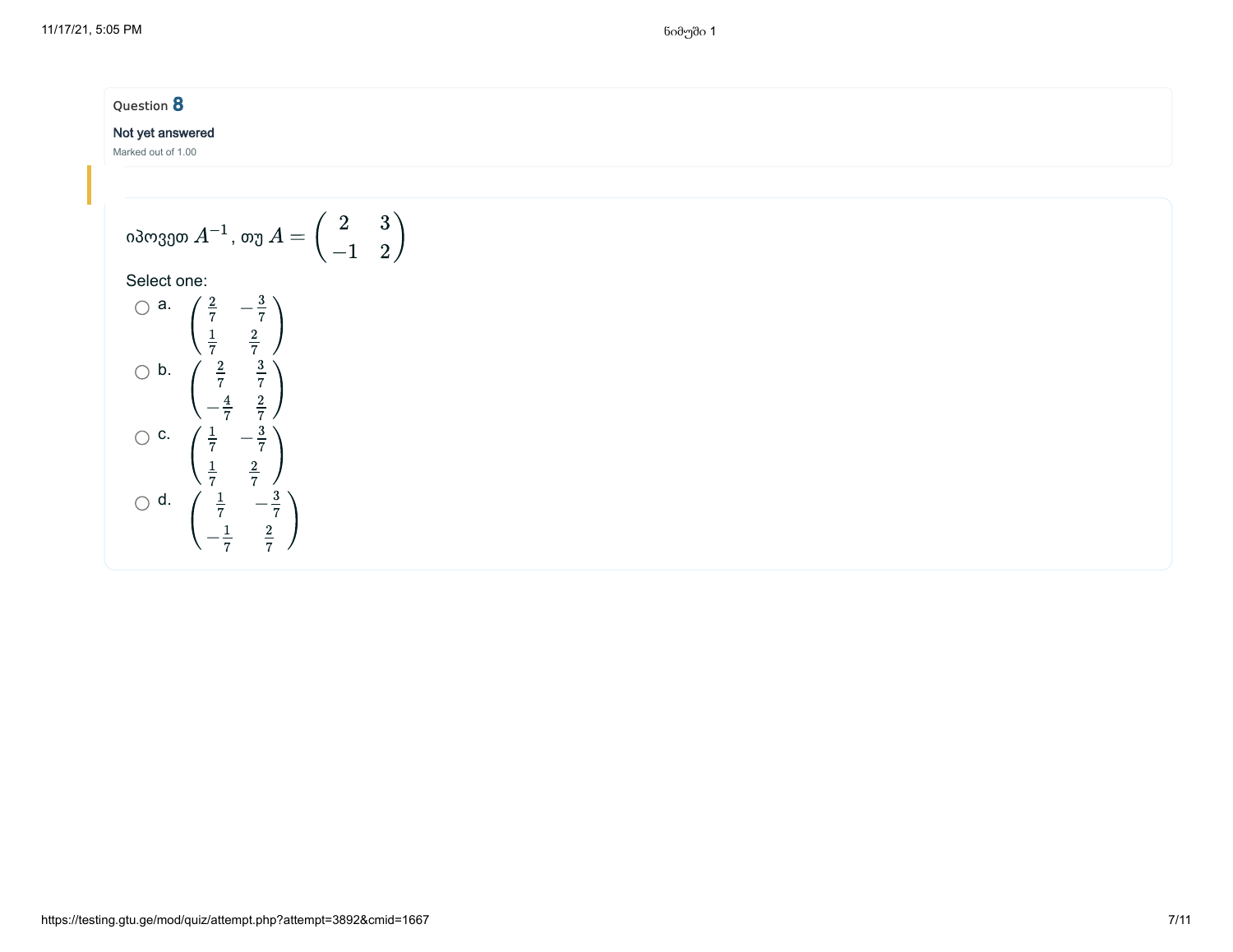| Question 9         |                                                                                                                                 |  |
|--------------------|---------------------------------------------------------------------------------------------------------------------------------|--|
| Not yet answered   |                                                                                                                                 |  |
| Marked out of 1.00 |                                                                                                                                 |  |
|                    |                                                                                                                                 |  |
|                    | ამოხსენით სისტემა კრამერის წესით და იპოვეთ $x_1+x_2+x_3 \begin{cases} x_1+2x_2-2x_3=1 \ x_1+x_2=3 \ x_1+2x_2+x_3=7 \end{cases}$ |  |
| Select one:        |                                                                                                                                 |  |
| $\bigcirc$ a. 7    |                                                                                                                                 |  |
| $\bigcirc$ b. 4    |                                                                                                                                 |  |
| $\bigcirc$ c. 10   |                                                                                                                                 |  |
| $\bigcap$ d. 5     |                                                                                                                                 |  |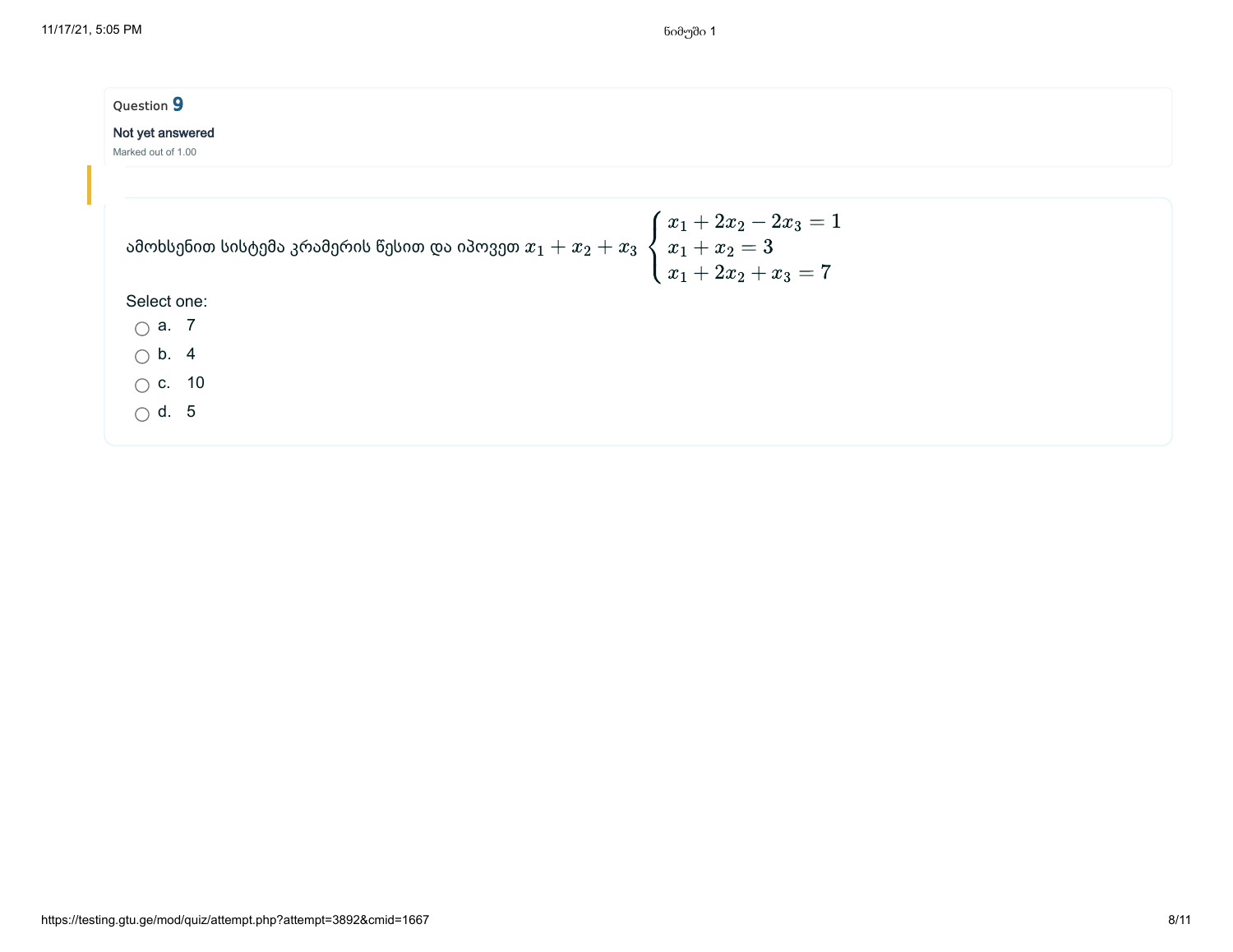11/17/21, 5:05 PM ნიმუში 1

# Question 10

## Not yet answered

Marked out of 1.00

ამოხსენით მატრიცული განტოლება

$$
\begin{pmatrix} 1 & 2 \\ 3 & 4 \end{pmatrix} X = \begin{pmatrix} 3 & 5 \\ 5 & 9 \end{pmatrix}
$$

$$
\begin{array}{cc}\n\bigcirc \mathsf{a.} & \begin{pmatrix} -1 & -1 \\ 2 & 3 \end{pmatrix} \\
\bigcirc \mathsf{b.} & \begin{pmatrix} 0 & 1 \\ 2 & -1 \end{pmatrix} \\
\bigcirc \mathsf{c.} & \begin{pmatrix} -1 & 1 \\ 2 & 5 \end{pmatrix} \\
\bigcirc \mathsf{d.} & \begin{pmatrix} 1 & 3 \\ 0 & 1 \end{pmatrix}\n\end{array}
$$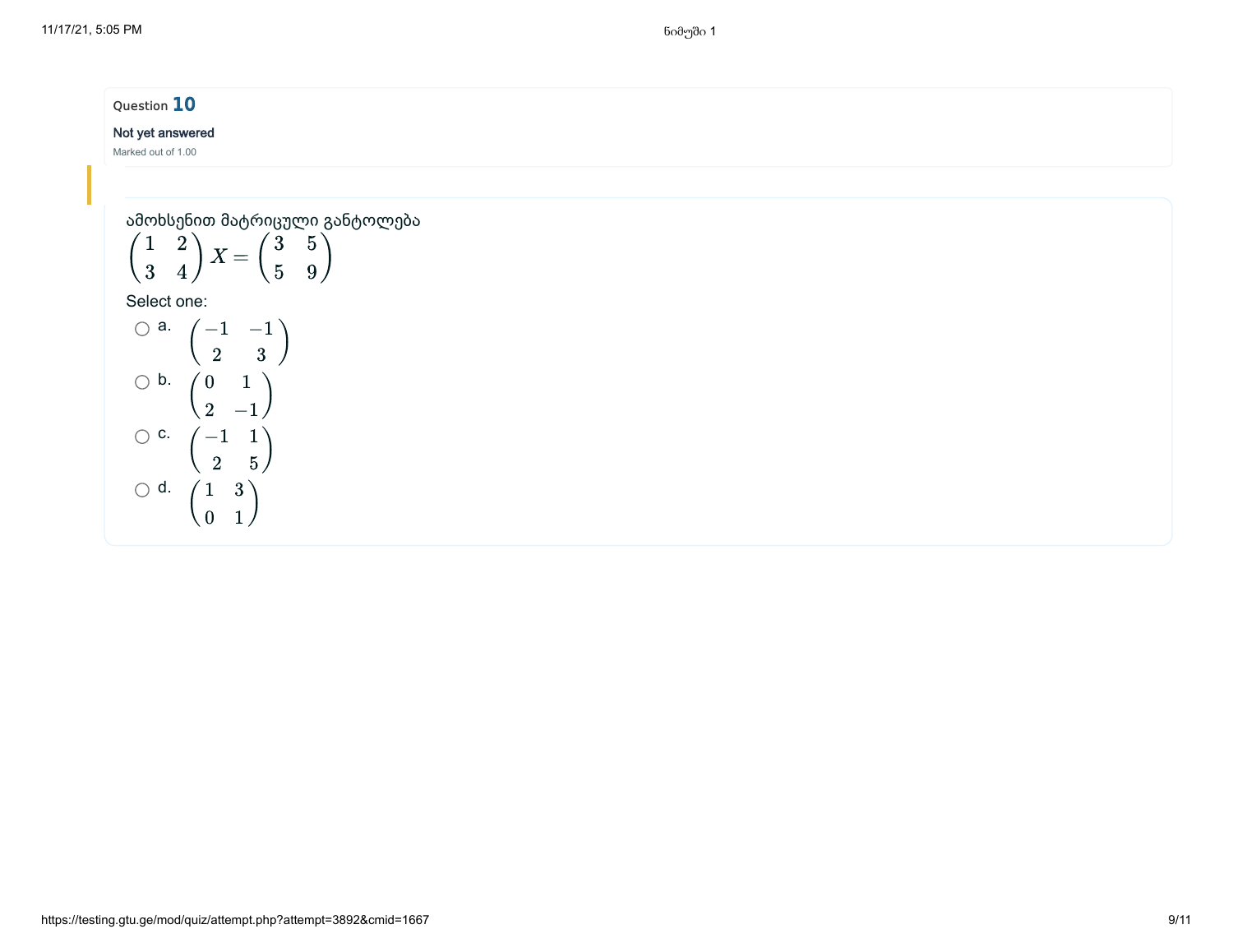| Question 11                                                                    |  |  |
|--------------------------------------------------------------------------------|--|--|
| Not yet answered                                                               |  |  |
| Marked out of 1.00                                                             |  |  |
|                                                                                |  |  |
| k-ს რა მნიშვნელობისთვის ექნება უამრავი ამონახსნი მოცემულ განტოლებათა სისტემას: |  |  |
| $\begin{cases}\nx - 4y = 6 \\ 3x + ky = 18\n\end{cases}$                       |  |  |
|                                                                                |  |  |
| Select one:                                                                    |  |  |
| $\bigcirc$ a. 12                                                               |  |  |
| $\bigcirc$ b. არცერთი.                                                         |  |  |
| $\bigcirc$ c. $\neq 4$                                                         |  |  |
| $\bigcirc$ d. -12                                                              |  |  |
|                                                                                |  |  |
|                                                                                |  |  |
| Question 12                                                                    |  |  |
| Not yet answered                                                               |  |  |
| Marked out of 1.00                                                             |  |  |
|                                                                                |  |  |

| იპოვეთ A(-3;4) წერტილის ox ღერძის მიმართ სიმეტრიული წერტილის კოორდინატთა ჯამი. |
|--------------------------------------------------------------------------------|
| Select one:                                                                    |
| $\bigcirc$ a. -7                                                               |
| $\bigcirc$ b. -8                                                               |
| $\bigcirc$ c. 8                                                                |
| $\bigcirc$ d. 7                                                                |
|                                                                                |